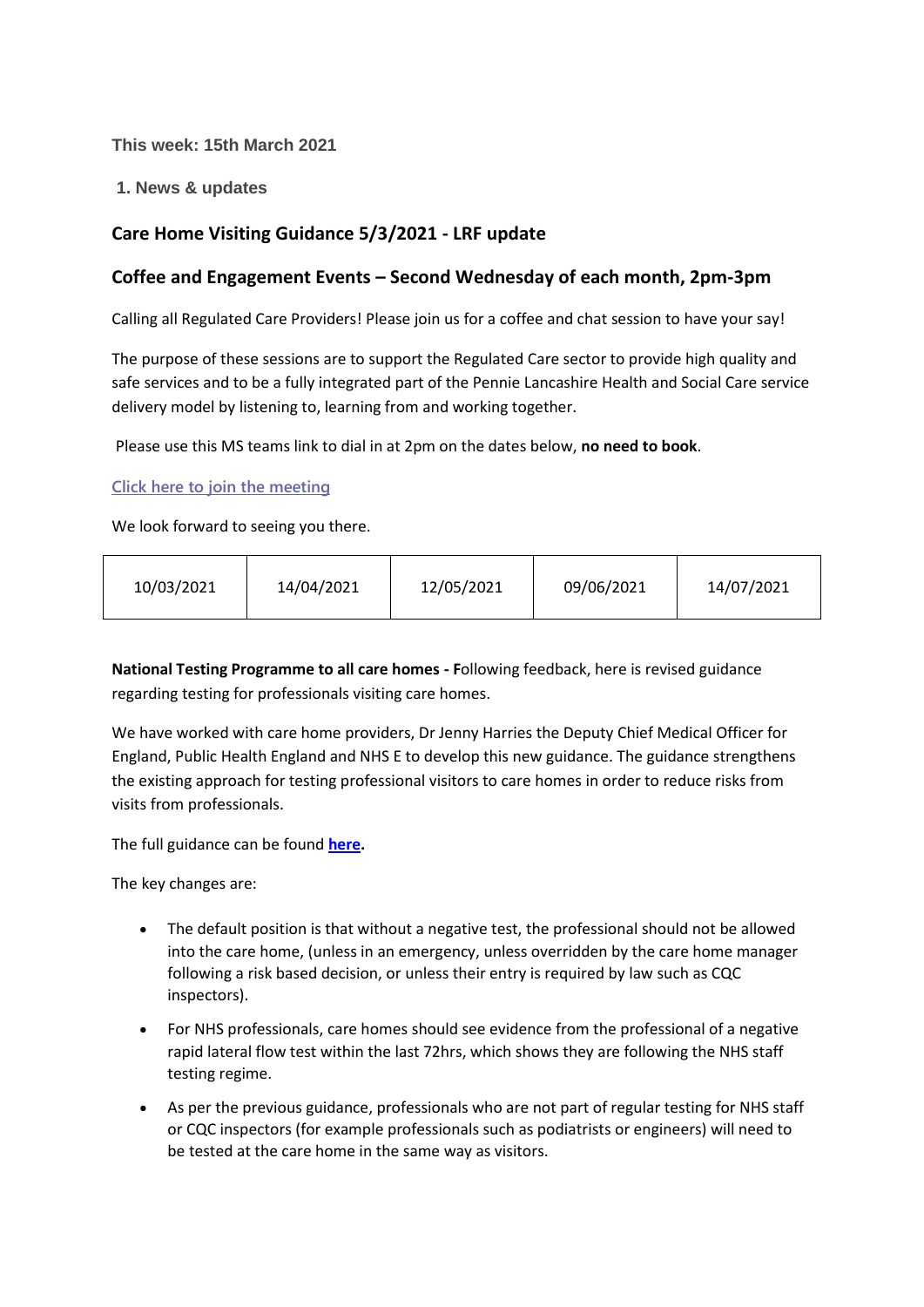- If they are visiting multiple care homes in one day, they will now only need to be tested at the first care home they visit that day and can use evidence of this test at the next care home they visit that day.
- CQC inspectors will now test at home using a lateral flow test on the day of a care home inspection, in addition to their weekly PCR.
- Like care home staff, visiting professionals are exempt from testing for 90 days following a positive PCR test, unless they develop new symptoms.

The guidance provides further details and outlines the different forms of test evidence.

This guidance should be implemented as soon as possible but we also understand that professionals and their employers will need time to get to grips with practical issues, such as how they will provide evidence to care homes. Therefore this guidance should be implemented by care homes and professionals by 22nd March if not before.

Testing is, however, only one part of the approach to reduce risk and it is critical that visiting professionals don and doff PPE appropriately and follow the relevant infection control measures when visiting a care home including hand hygiene and distancing, in order to help keep care home residents and staff safe.

**Every Action Counts guidance including hints and tips:** [https://www.england.nhs.uk/coronavirus/wp-content/uploads/sites/52/2021/03/every-action](https://www.england.nhs.uk/coronavirus/wp-content/uploads/sites/52/2021/03/every-action-counts-hints-and-tips.pdf)[counts-hints-and-tips.pdf](https://www.england.nhs.uk/coronavirus/wp-content/uploads/sites/52/2021/03/every-action-counts-hints-and-tips.pdf)

**ICU Admissions** – just to note that there is notable peak in ICU admissions - the graphic below which breakdowns ICU admission by age and gender….showing a peak in the 50-59 and 60-69 age group. This hopefully will serve as a reminder that everyone needs to take care and still be vigilant and take the necessary precautions regarding COVID19.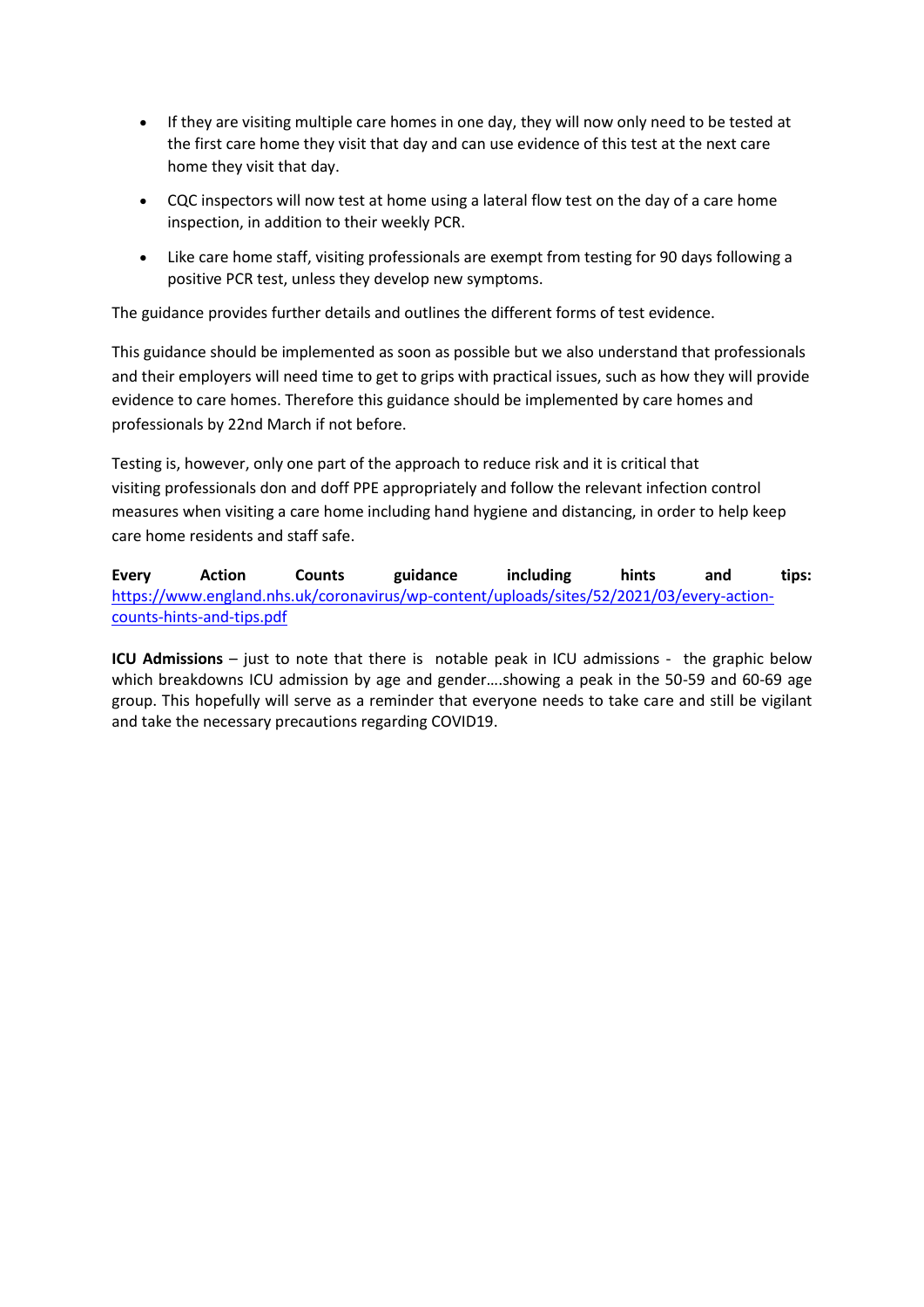

# Figure 23. Age and sex distribution

Age and sex distribution of patients critically ill with confirmed COVID-19 admitted from 1 September 2020 to date.

**Notification of End of CHS Healthcare Contract (Care Home Selection) -** In January 2021, Blackburn with Darwen and East Lancashire Clinical Commissioning Groups (CCG) took the decision not to renew the contract with CHS Healthcare at the end of the current contracting period (31st March 2021). The function will initially transition to East Lancs Hospitals Trust (ELHT) as part of an expansion of the Integrated Discharge Service (IDS) and a wider access and navigation system for Intermediate Tier services across Pennine Lancashire. A new team has been recruited, with the official start date being 1st April 2021. There will be a short double running period at the end of March in between CHS finishing and the new team starting. Weekly meetings are currently being held between the CCG, CHS and ELHT in order to ensure a smooth transition. The cut-off date for any new referrals to CHS has been agreed as 24th March 2021. New referral documentation, including contact details for the ELHT team will be forwarded in due course. In the meantime, please continue to refer to CHS in the usual way. I'm sure you would like to join us in thanking CHS for their hard work and commitment to the Pennine Lancashire system over the last 7 years. Should you have any queries relating to the transition, please forward them to: [Lauren.lalor@nhs.net](mailto:Lauren.lalor@nhs.net) (Sent on behalf of:Urgent Care and Intermediate Tier Team (Blackburn with Darwen and East Lancashire Clinical Commissioning Groups)

**COVID-19 Vaccination Booklet** - please see, and feel free to download and share this information guide to covid vaccinations which was developed by Burnley Council and made relevant for every area in Pennine Lancashire by the CCG communications team: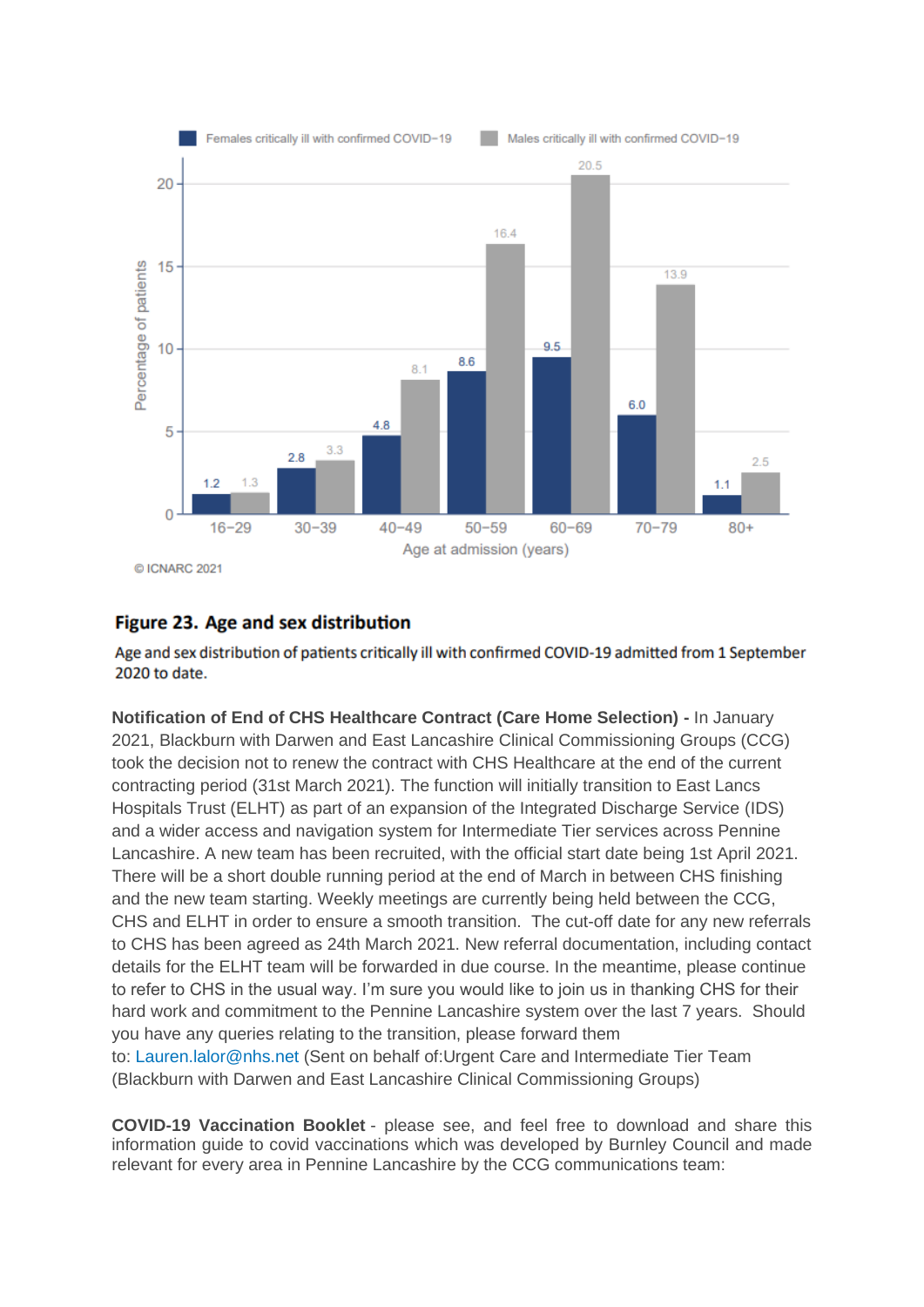#### [pdfCOVID 19 Information Booklet](https://eastlancsccg.nhs.uk/about-us/publications/2793-covid-19-information-booklet-2) (1.37 MB)

**National surveillance system has been developed for reporting of Covid-19 cases in vaccinated individuals** - The details can be found on the following link: [https://www.gov.uk/government/publications/covid-19-enhanced-surveillance-of-cases](https://www.gov.uk/government/publications/covid-19-enhanced-surveillance-of-cases-in-vaccinated-individuals/reporting-to-the-enhanced-surveillance-of-covid-19-cases-in-vaccinated-individuals)[in-vaccinated-individuals/reporting-to-the-enhanced-surveillance-of-covid-19-cases-in](https://www.gov.uk/government/publications/covid-19-enhanced-surveillance-of-cases-in-vaccinated-individuals/reporting-to-the-enhanced-surveillance-of-covid-19-cases-in-vaccinated-individuals)[vaccinated-individuals](https://www.gov.uk/government/publications/covid-19-enhanced-surveillance-of-cases-in-vaccinated-individuals/reporting-to-the-enhanced-surveillance-of-covid-19-cases-in-vaccinated-individuals)

Please note:

- Vaccinated individuals who test positive using a lateral flow device should be confirmed using PCR.
- An individual who has received 1 dose of vaccine at least 10 days prior to symptom onset should report through the online form.
- An individual who has received their second dose of vaccine at least 7 days prior to symptom onset should report through the [online form.](https://snapsurvey.phe.org.uk/snapwebhost/s.asp?k=161037673124)

If you would like more information about this surveillance please contact [PHE.vaccines@nhs.net](mailto:PHE.vaccines@nhs.net)

**New: NICE safeguarding in care homes guidance:**

[pdfSafeguarding adults in care homes](https://eastlancsccg.nhs.uk/about-us/publications/2794-safeguarding-adults-in-care-homes) (411 KB)

**New: Improving social care staff vaccination rates and completion of outstanding first dose vaccinations in older adult care homes:**

[pdfC1168 Improving social care staff vaccination rates](https://eastlancsccg.nhs.uk/about-us/publications/2795-c1168-improving-social-care-staff-vaccination-rates-and-completion-of-outstanding-first-dose-vaccinations-in-older-adult-care-homes) and completion of outstanding first [dose vaccinations in older adult care homes](https://eastlancsccg.nhs.uk/about-us/publications/2795-c1168-improving-social-care-staff-vaccination-rates-and-completion-of-outstanding-first-dose-vaccinations-in-older-adult-care-homes) (173 KB)

Outbreak Advisory information (reminder):

[pdfReg care advisory v2](https://eastlancsccg.nhs.uk/about-us/publications/2796-reg-care-advisory-v2) (160 KB)

**PLEASE READ : OFFICIAL: New Care Home Resources COVID testing pathway -** Please read the following documents:

[PHE Care Home Template Resource](https://eastlancsccg.nhs.uk/images/PHE_NW_ARI_Care_Home_Template_Resource_v2.1_18022021.pptx)

[PHS Care Home Outbreak Testing Pathway](https://eastlancsccg.nhs.uk/images/PHE_NW_ARI_Care_Home_Outbreak_Testing_Pathway_v1.6_19022021.pdf)

[Log Request Form](https://eastlancsccg.nhs.uk/images/ILog_Request_Form_v10.docx)

[Outbreak Testing Letter](https://eastlancsccg.nhs.uk/images/Outbreak_testing_letter_16_Feb.pdf)

**Lateral Flow Tests post isolation** - the Director of Public Health for Lancashire has advised that care home staff should continue lateral flow tests post isolation due to the high number of cases in our area (this is currently different to the National Guidance published on the 16th February). Care Home Managers should ask staff to continue to carry out lateral flow tests on return from isolation – they remain exempt from PCR tests for 90 days (unless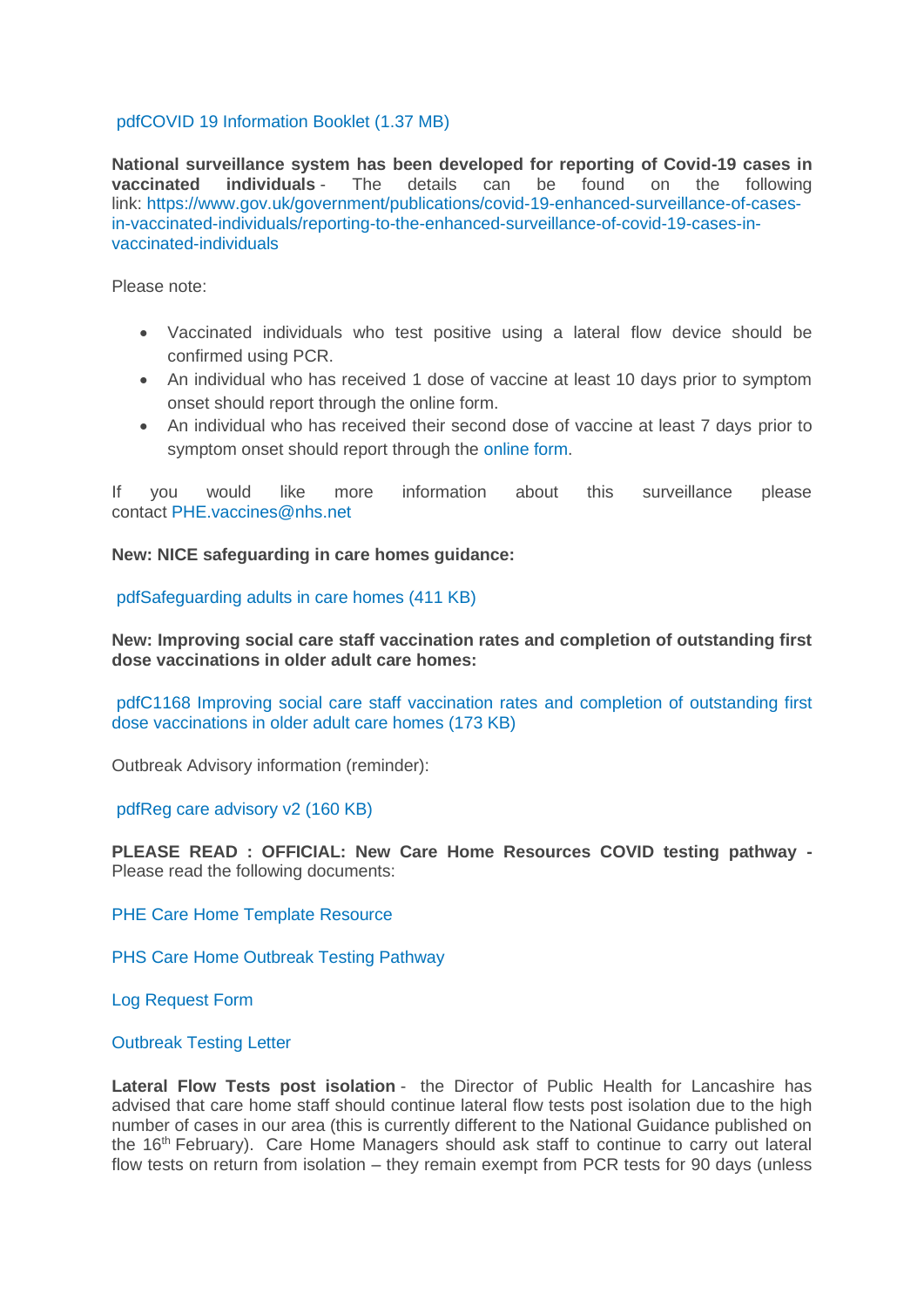they have a further positive lateral flow result when a confirmatory PCR should be carried out). Summary advice and guidance is [here:](https://eastlancsccg.nhs.uk/images/DPHAdvice_LFD_care.docx)

**Lancashire & South Cumbria ICS Close Contact, Self-isolation and Testing Guidance – COVID-19 :**

**Care Home Testing Guidance:** - for specific guidance on swabbing, please check out pages 9 and 41 in the guidance for outbreak testing information.

Personal Assistants to those receiving care via a direct payment. The following link is for all Pennine Lancashire individuals who are receiving care via a direct payment. It advises of access to weekly COVID testing for PAs. [Coronavirus \(COVID-19\) testing for personal](https://www.gov.uk/guidance/coronavirus-covid-19-testing-for-personal-assistants)  assistants - [GOV.UK \(www.gov.uk\)](https://www.gov.uk/guidance/coronavirus-covid-19-testing-for-personal-assistants)

**NHS Volunteer Responder Service survey – please can you share this with colleagues, and also with residents should any residents wish to complete this. We would encourage everyone to have a view on this as this will inform the future provision and model for the NHS Volunteer Responder service nationally. Even if you haven't had personal experience of using this service, any views you have on this and also wider volunteering offer would be gratefully received:**

Stakeholders - <https://survey.alchemer.eu/s3/90310029/NHSVR-Orgs>

Residents - <https://survey.alchemer.eu/s3/90307115/NHSVRLancs>

[pdfFire Safety in Residential Care & Nursing Homes Evacuation](https://eastlancsccg.nhs.uk/about-us/publications/2771-lsab-and-lfrs-fire-safety-in-residential-care-nursing-homes-evacuation) Pre-Planning – 7 minute briefing [\(3.61 MB\)](https://eastlancsccg.nhs.uk/about-us/publications/2771-lsab-and-lfrs-fire-safety-in-residential-care-nursing-homes-evacuation)

**End of outbreak reminder - p**lease can all managers please ensure they send an email marked "End of Outbreak Notification" with the attached terminal clean checklist to [infectionprevention@lancashire.gov.uk](mailto:infectionprevention@lancashire.gov.uk) as soon as it has been completed. Please refer to the care home resource pack for the associated documents. Timely completion of this will ensure all local databases are up to date with regards to the admission status of your home.

**PHE NW Acute Respiratory Illness (ARI) Template Resource Pack for Care Home Version 2.0**: We have developed a new look, streamlined pack to simplify the information presented and reduce duplication. Importantly, we have aimed to encourage care home staff colleagues to familiarise themselves with and work within the most recent version of the published guidance. Please localise this pack for local care home use and do encourage colleagues to sign up to receive updates for general guidance [here](https://eur01.safelinks.protection.outlook.com/?url=https%3A%2F%2Fwww.gov.uk%2Femail-signup%3Ftopic%3D%2Fcoronavirus-taxon&data=04%7C01%7CICC.Northwest%40phe.gov.uk%7C43409d913cfe4836d83808d8b6ea2da9%7Cee4e14994a354b2ead475f3cf9de8666%7C0%7C0%7C637460464223163495%7CUnknown%7CTWFpbGZsb3d8eyJWIjoiMC4wLjAwMDAiLCJQIjoiV2luMzIiLCJBTiI6Ik1haWwiLCJXVCI6Mn0%3D%7C1000&sdata=AHge6%2F2yyUXLRWU1ibFh3r221NBwYIT%2BMTt71VeYLYo%3D&reserved=0) and specific social care updates [here.](https://eur01.safelinks.protection.outlook.com/?url=https%3A%2F%2Fdhsc-mail.co.uk%2Fform%2FSx1iaZDJ%2Fd4e8f5123aa2d11bf90fb9e3%2F&data=04%7C01%7CICC.Northwest%40phe.gov.uk%7C43409d913cfe4836d83808d8b6ea2da9%7Cee4e14994a354b2ead475f3cf9de8666%7C0%7C0%7C637460464223163495%7CUnknown%7CTWFpbGZsb3d8eyJWIjoiMC4wLjAwMDAiLCJQIjoiV2luMzIiLCJBTiI6Ik1haWwiLCJXVCI6Mn0%3D%7C1000&sdata=AeD387cOKNfN9zu3LcGoT8SjKSa0Uw959oiprQfyhHo%3D&reserved=0)

**PHE North West Pathway for Testing in Acute Respiratory Illness (ARI) Care Home Outbreaks SOP (v1.5) –** please note that the localised ARI pack for Lancashire is also [here.](https://www.lancashire.gov.uk/media/921449/phe-nw-acute-respiratory-illness-ari-template-resource-pack-for-care-homes-version-20.pdf)

**Flowchart on the application of COVID-19 guidance on testing and discharge for hospital inpatients being discharged to care homes (v2):** this was previously shared on the 24/12/2020 but sharing again for information and dissemination. Please can we ask you now to discard all previous versions of the documents above and disseminate and use these latest versions as appropriate?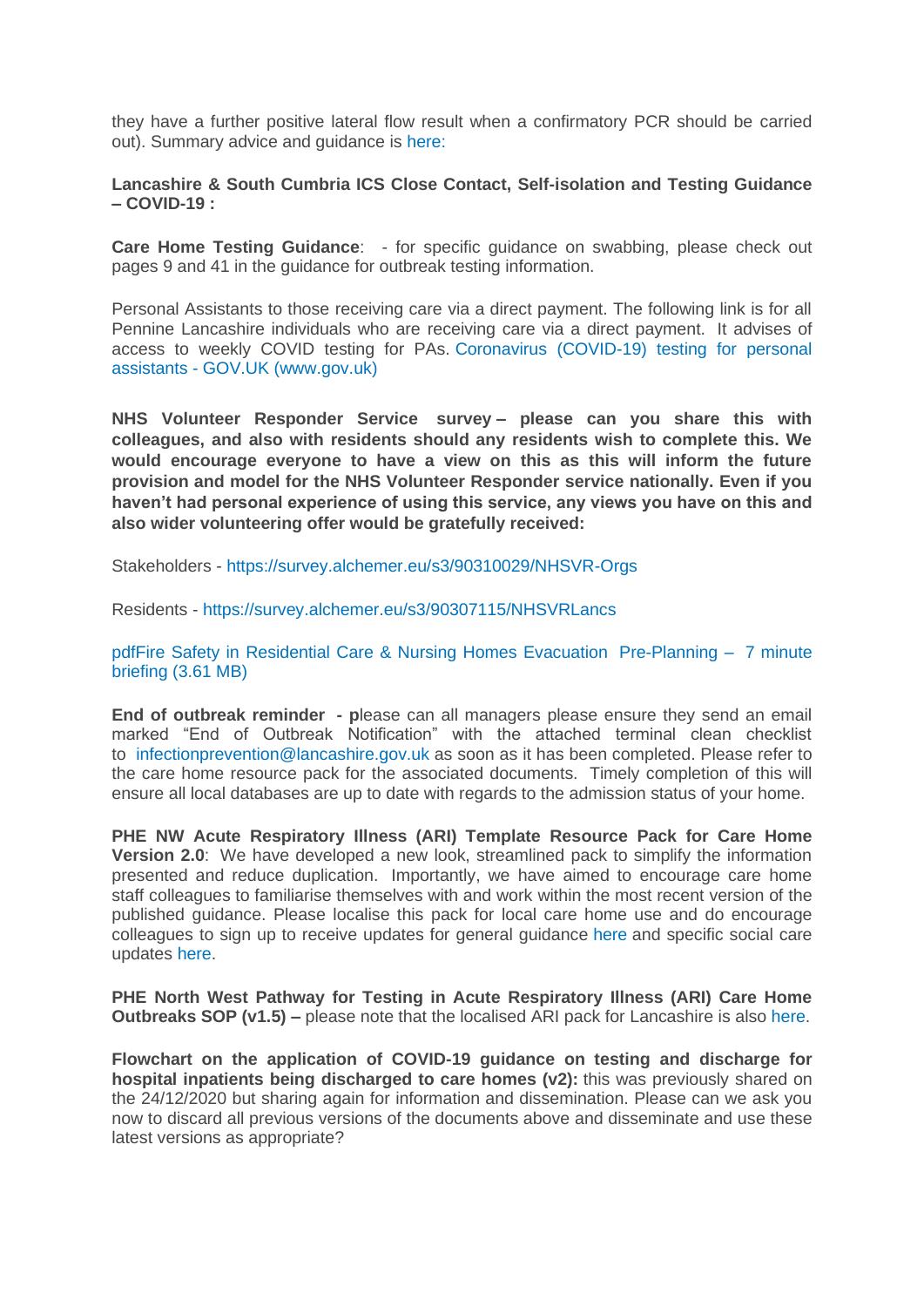Lancashire & South Cumbria ICS Close Contact, Self-isolation and Testing Guidance – COVID-19 - click [here](https://eastlancsccg.nhs.uk/images/Staff_notice_guide_to_close_contacts_self-isolation_and_testing_version__.pdf)

#### [Top 10 Tips from Care Homes who have had outbreaks](https://eastlancsccg.nhs.uk/images/RegulatedCareSector/Top_ten_tips.docx)

**[Covid19 Resource Pack for Care Homes](https://www.lancashire.gov.uk/practitioners/health-and-social-care/care-service-provider-engagement/coronavirus-covid-19-information-for-care-providers/residential-and-nursing-care/)** - please do have a look at the Covid19 Resource Pack for Care Homes developed by Lancashire County Council (East Lancs area) and Blackburn with Darwen Council.

**What to do if an employee refuses to take a covid 19 test** – This is an interesting article, here: [https://www.homecareinsight.co.uk/legal-what-if-your-employee-refuses-to-take-a](https://www.homecareinsight.co.uk/legal-what-if-your-employee-refuses-to-take-a-covid-19-test/)[covid-19-test/](https://www.homecareinsight.co.uk/legal-what-if-your-employee-refuses-to-take-a-covid-19-test/) which concludes: "Given the health and safety duties, providers should have a risk management strategy in place for managing COVID-19 risks and this should set out the role that testing plays in reducing the rate of COVID-19 transmission. The testing should be the key component of managing the risk and the Government is clearly expecting all care workers to be tested. Although mandatory testing may amount to an infringement on the right to a private life, with a clear risk management strategy in place, a court is most likely to consider it is a legitimate course of action to protect public health. Refusing to take a test is therefore likely to be a potentially fair ground for taking disciplinary action, including dismissal. Providers however need to be careful to explore the employee's reasons for refusal and decide whether those reasons are reasonable in the circumstances. A fair disciplinary process will also of course have to be followed.

**PCR Kits & Barcode errors** – there are reports of barcodes in PCR kits for care homes not matching. This may result in wrong or delayed notifications. If there is a care home forum meeting in the immediate future, could you please remind care home people to check that barcodes on all the elements of the kit match up. The box should have a UN3373 label and an identical barcode to the vial and biohazard bag If they don't, please advise then to call 119.

#### **2. Policies and procedures**

#### **Regulated Care Meeting Agenda - Operational.doc**

**Red Bag Scheme – this is just a reminder to say that we do have limited stocks available of the red bags. Should you wish to obtain one please contact the Regulated Care Team. We are working with colleagues at ELHT to encourage the safe return of red bags following discharge. More information will be provided in the next bulletin, but in the meantime here is the page with resources about the scheme:** <https://eastlancsccg.nhs.uk/patient-information/local-services/red-bag-scheme> see also a presentation on the Red Bag Scheme: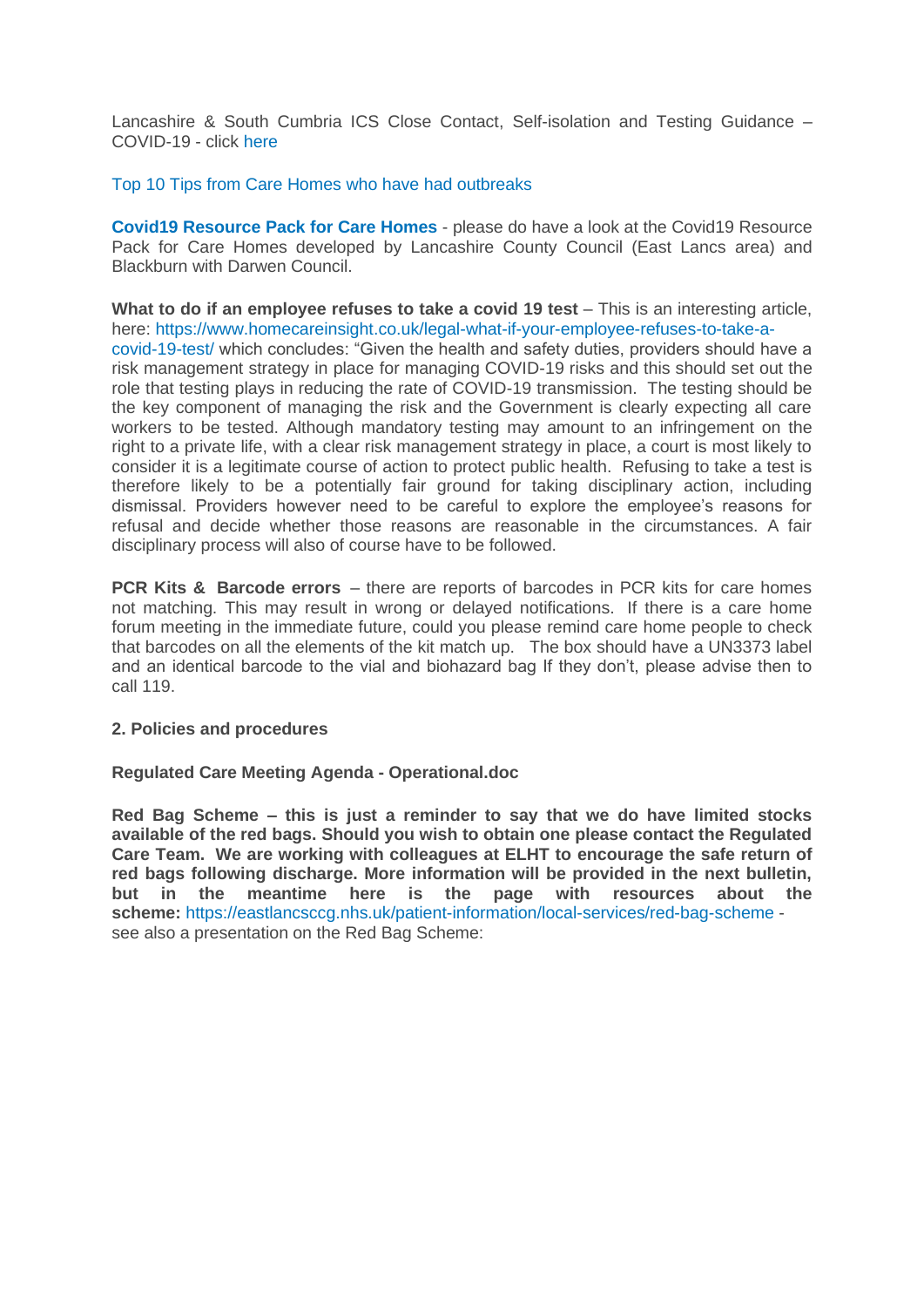

# **What goes in the Red Bag?**

- 1. Care Home resident's personal belongings
- 2. Care Home Resident Assessment Form.
- 3. Care Home SBAR Escalation Record.
- 4. Care Home MAR Sheet.
- 5. Care Home This is me leaflet.
- 6. Red Bag Checklist



**[Covid19 Resource Pack for Care Homes](https://www.lancashire.gov.uk/practitioners/health-and-social-care/care-service-provider-engagement/coronavirus-covid-19-information-for-care-providers/residential-and-nursing-care/)** - please do have a look at the Covid19 Resource Pack for Care Homes developed by Lancashire County Council (East Lancs area) and Blackburn with Darwen Council.

[COVID vaccinations care home consent forms](https://eastlancsccg.nhs.uk/images/RegulatedCareSector/20201208_ICS_CH_CvdVacConsentForm_v1_FINAL.PDF)

[Guidance for COVID-19 vaccination in care homes that have cases and outbreaks](https://www.england.nhs.uk/coronavirus/publication/guidance-for-covid-19-vaccination-in-care-homes-that-have-cases-and-outbreaks/)

[Version 1.0 Final 2021-01-11 Care Home Visiting Policy](https://www.gov.uk/government/publications/visiting-care-homes-during-coronavirus/update-on-policies-for-visiting-arrangements-in-care-homes)

[document2021 03 09 Regulated Care Meeting Agenda Operational doc](https://eastlancsccg.nhs.uk/about-us/publications/2798-2021-03-09-regulated-care-meeting-agenda-operational-doc) (137 KB)

**End of outbreak reminder –** Please can all managers please ensure they send an email marked " End of Outbreak Notification" with the attached terminal clean checklist to [infectionprevention@lancashire.gov.uk](mailto:infectionprevention@lancashire.gov.uk) as soon as it has been completed. Please refer to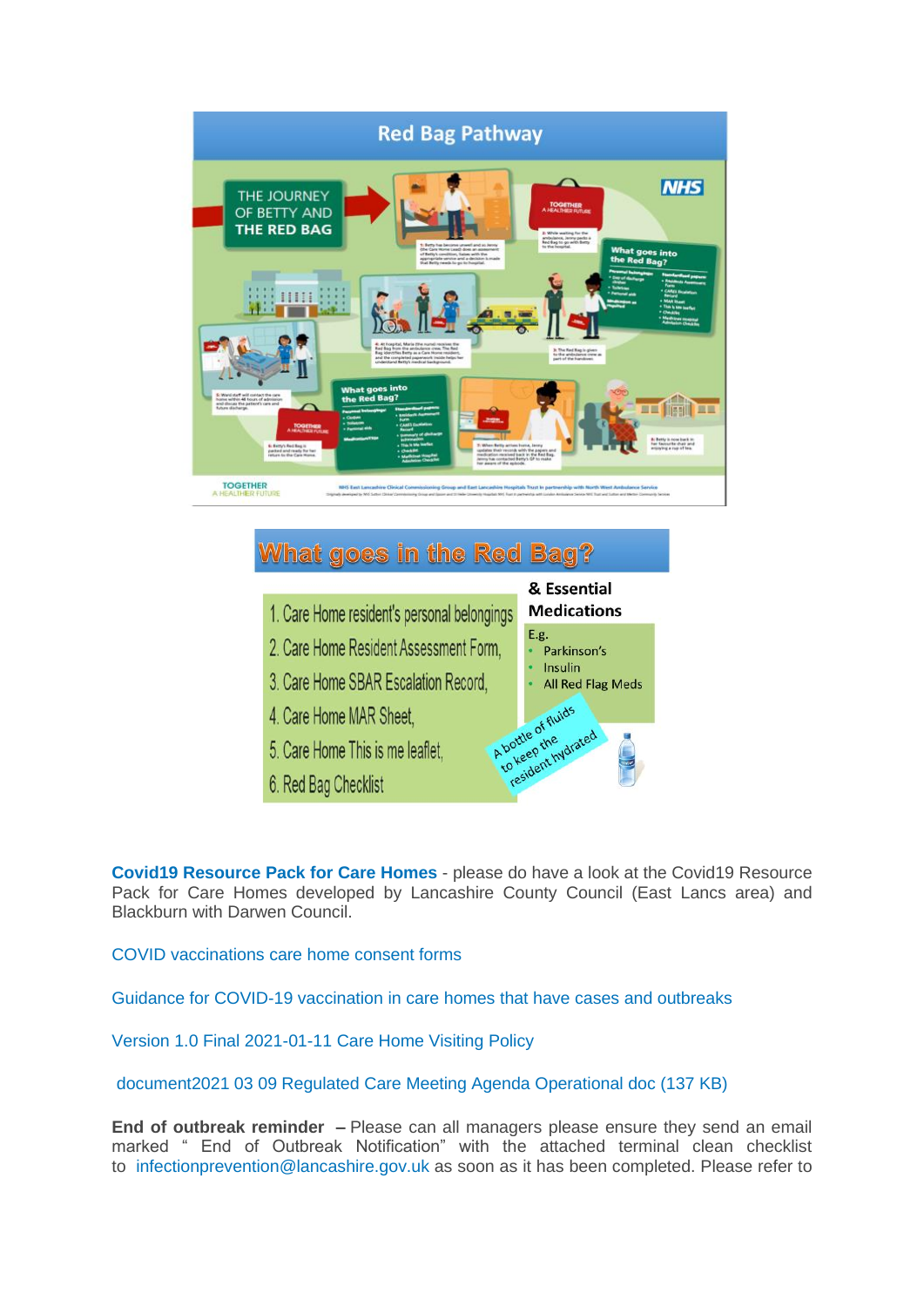the care home resource pack for the associated documents. Timely completion of this will ensure all local databases are up to date with regards to the admission status of your home.

Ventilation Guidance (from the CCG Infection Control Team) - We appreciate that as the weather turns colder it may become difficult to maintain natural ventilation (e.g. opening windows) in care homes and office spaces and still keep staff and residents at a comfortable temperature. However adequate ventilation and air exchange is important in reducing the risk of aerosol transmission. Therefore please consider the points below:

- Ensure you have a ventilation strategy as part of your Providers COVID -19 risk assessment
- Consideration needs to be made regarding adequate ventilation and still ensuring thermal comfort for staff and residents
- When residents are in communal areas consider opening the windows in their bedrooms while they are not occupied
- If staff are cold please ensure the provider Uniform policy is not breached (encourage layers underneath the uniform rather than cardigans) staff should be bare below the elbows
- In communal areas if it is too cold to open the windows continuously consider partial opening or intermittent opening to encourage air exchange

Further Information can be found at:

[https://assets.publishing.service.gov.uk/government/uploads/system/uploads/attachment\\_da](https://assets.publishing.service.gov.uk/government/uploads/system/uploads/attachment_data/file/928720/S0789_EMG_Role_of_Ventilation_in_Controlling_SARS-CoV-2_Transmission.pdf) [ta/file/928720/S0789\\_EMG\\_Role\\_of\\_Ventilation\\_in\\_Controlling\\_SARS-CoV-](https://assets.publishing.service.gov.uk/government/uploads/system/uploads/attachment_data/file/928720/S0789_EMG_Role_of_Ventilation_in_Controlling_SARS-CoV-2_Transmission.pdf)[2\\_Transmission.pdf](https://assets.publishing.service.gov.uk/government/uploads/system/uploads/attachment_data/file/928720/S0789_EMG_Role_of_Ventilation_in_Controlling_SARS-CoV-2_Transmission.pdf)

**3. Training opportunities**

# **Coffee and Engagement Events – Second Wednesday of each month, 2pm-3pm**

Calling all Regulated Care Providers! Please join us for a coffee and chat session to have your say!

The purpose of these sessions are to support the Regulated Care sector to provide high quality and safe services and to be a fully integrated part of the Pennie Lancashire Health and Social Care service delivery model by listening to, learning from and working together.

Please use this MS teams link to dial in at 2pm on the dates below, **no need to book**.

**[Click here to join the meeting](https://teams.microsoft.com/l/meetup-join/19%3ameeting_NjkxOTI3M2MtMzdlNC00MDliLWFhMjgtZmZiZjMzZGI5OTkw%40thread.v2/0?context=%7b%22Tid%22%3a%2237c354b2-85b0-47f5-b222-07b48d774ee3%22%2c%22Oid%22%3a%22a2ec35af-1c40-4f8f-8903-a088b26ed2a2%22%7d)**

We look forward to seeing you there.

| 10/03/2021 | 14/04/2021 | 12/05/2021 | 09/06/2021 | 14/07/2021 |
|------------|------------|------------|------------|------------|
|------------|------------|------------|------------|------------|

**Pennine Lancashire Care Provider Forum** – No need to book, just use this link to dial in **-** [Join Microsoft Teams Meeting](https://teams.microsoft.com/l/meetup-join/19%3ameeting_OWE0ZjdiNjUtNTRmZC00YzE2LWFhMjYtYjk2MGRhOTQ5NTEw%40thread.v2/0?context=%7b%22Tid%22%3a%2237c354b2-85b0-47f5-b222-07b48d774ee3%22%2c%22Oid%22%3a%226ae1fd49-b6bd-4e18-8c59-b3f5992aa6e2%22%7d)

**Resources and learning for social care staf**f - <https://www.reactto.co.uk/> This is also free for all care staff and covers a wide variety to subjects focusing on prevention.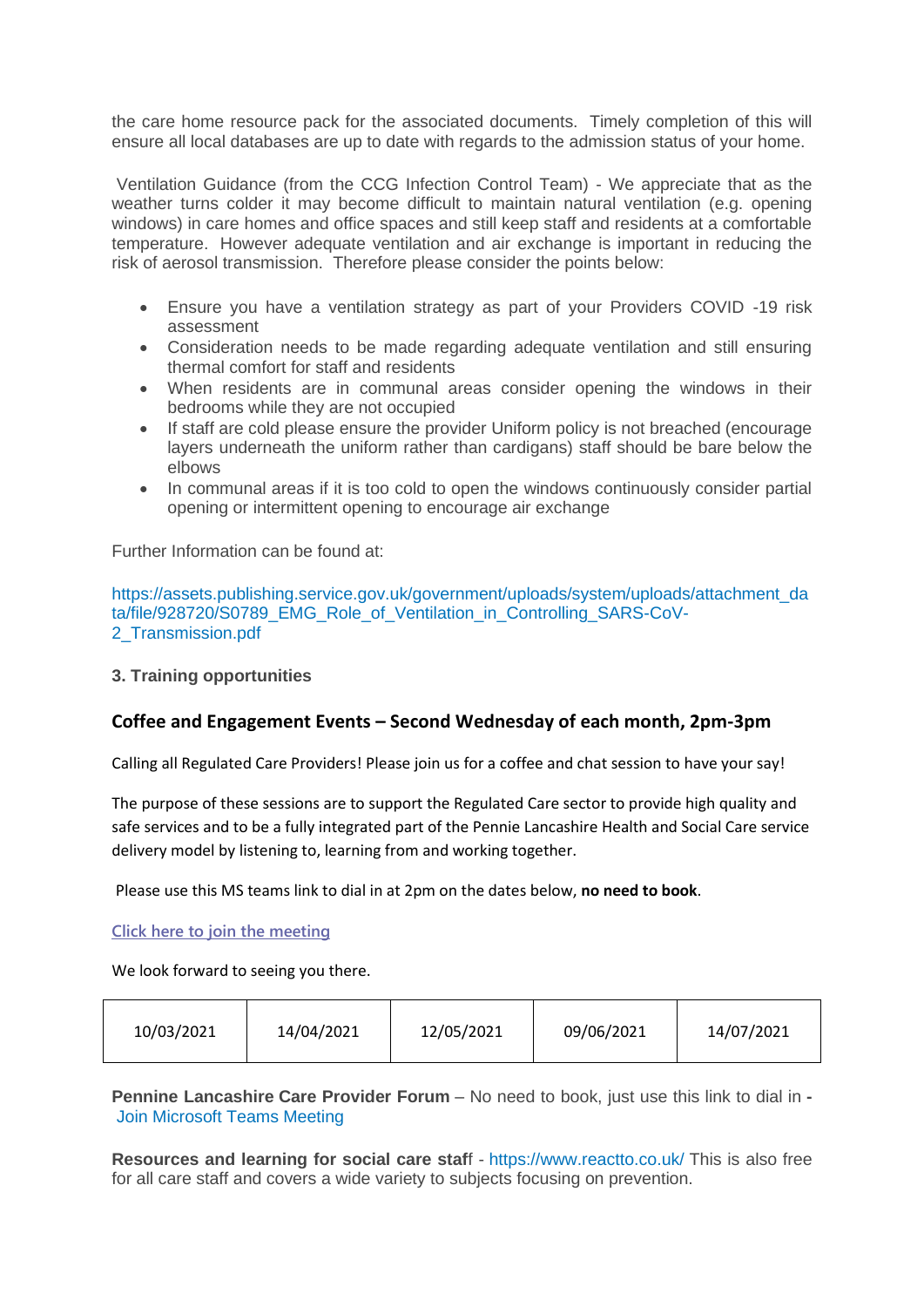Nutrition & Hydration Resources: on food fortification [here,](file:///C:/Users/libby.horsfield/AppData/Local/Microsoft/Windows/INetCache/Content.Outlook/JPBAACMK/images/Food_Fortification.pdf) here ( Media release BDA endorsed resources Sep 20) [here](file:///C:/Users/libby.horsfield/AppData/Local/Microsoft/Windows/INetCache/Content.Outlook/JPBAACMK/images/Media_release_BDA_endorsed_resources_Sep_20.docx) and e-learning for Community Carers - Hydration in Older People [here](file:///C:/Users/libby.horsfield/AppData/Local/Microsoft/Windows/INetCache/Content.Outlook/JPBAACMK/images/e-learning_for_Community_Carers_-_Hydration_in_Older_People.docx)

Discussing SLT Solutions/Swallowing Difficulties following COVID. To watch the video please click [here](https://bit.ly/2G8VuhL)

To watch the NACC national conference on Nutrition and CoVID. 'Can food be thy Medicine' click [here](https://bit.ly/2TnSmkZ)

# **4. IPC/PPE**

**[The UK Infection Prevention and Control guidance](https://www.gov.uk/government/publications/wuhan-novel-coronavirus-infection-prevention-and-control)** - agreed by the UK's four chief medical and nursing officers, has been updated to reflect the most up-to-date scientific understanding of how to prevent and control COVID-19 infection. Amendments have been made to strengthen existing messaging and provide further clarity where needed, including updates to the care pathways to recognise testing and exposure. Appendices to support the remobilisation and maintenance of dental, mental health and learning disability services have also been added. Changes to the previous version are listed on page 7 of the guidance. Following extensive clinical and scientific review, no changes to the recommendations, including PPE, have been made in response to the new variant strains at this stage, however this position will remain under constant review. Organisations who adopt practices that differ from those recommended in the national guidance are responsible for ensuring safe systems of work, including the completion of a risk assessments approved through local governance procedures.

Please follow the link to an updated (as of 4th November 2020) [list of local contacts for care](https://www.gov.uk/guidance/personal-protective-equipment-ppe-local-contacts-for-care-providers?utm_source=7b0599ce-5951-49ad-aa64-8d33f4581bd8&utm_medium=email&utm_campaign=govuk-notifications&utm_content=daily)  [providers who are not on the PPE portal.](https://www.gov.uk/guidance/personal-protective-equipment-ppe-local-contacts-for-care-providers?utm_source=7b0599ce-5951-49ad-aa64-8d33f4581bd8&utm_medium=email&utm_campaign=govuk-notifications&utm_content=daily) Providers can get PPE through their local authority or local resilience forum.

Please also find the latest [Government guidance on PPE](https://www.gov.uk/government/publications/personal-protective-equipment-ppe-illustrated-guide-for-community-and-social-care-settings) as an illustrated guide for community and social care settings.

Please also find the [CQC guidance](https://www.cqc.org.uk/guidance-providers/residential-adult-social-care/infection-prevention-control-care-homes) to ensure that care settings are compliant with IPC.

#### **5. Domiciliary Care**

**Pennine Lancashire Care Provider Forum** – No need to book, just use this link to dial in **-** [Join Microsoft Teams Meeting](https://teams.microsoft.com/l/meetup-join/19%3ameeting_OWE0ZjdiNjUtNTRmZC00YzE2LWFhMjYtYjk2MGRhOTQ5NTEw%40thread.v2/0?context=%7b%22Tid%22%3a%2237c354b2-85b0-47f5-b222-07b48d774ee3%22%2c%22Oid%22%3a%226ae1fd49-b6bd-4e18-8c59-b3f5992aa6e2%22%7d)

#### **Coffee and Engagement Events – Second Wednesday of each month, 2pm-3pm**

Calling all Regulated Care Providers! Please join us for a coffee and chat session to have your say!

The purpose of these sessions are to support the Regulated Care sector to provide high quality and safe services and to be a fully integrated part of the Pennie Lancashire Health and Social Care service delivery model by listening to, learning from and working together.

Please use this MS teams link to dial in at 2pm on the dates below, **no need to book**.

**[Click here to join the meeting](https://teams.microsoft.com/l/meetup-join/19%3ameeting_NjkxOTI3M2MtMzdlNC00MDliLWFhMjgtZmZiZjMzZGI5OTkw%40thread.v2/0?context=%7b%22Tid%22%3a%2237c354b2-85b0-47f5-b222-07b48d774ee3%22%2c%22Oid%22%3a%22a2ec35af-1c40-4f8f-8903-a088b26ed2a2%22%7d)**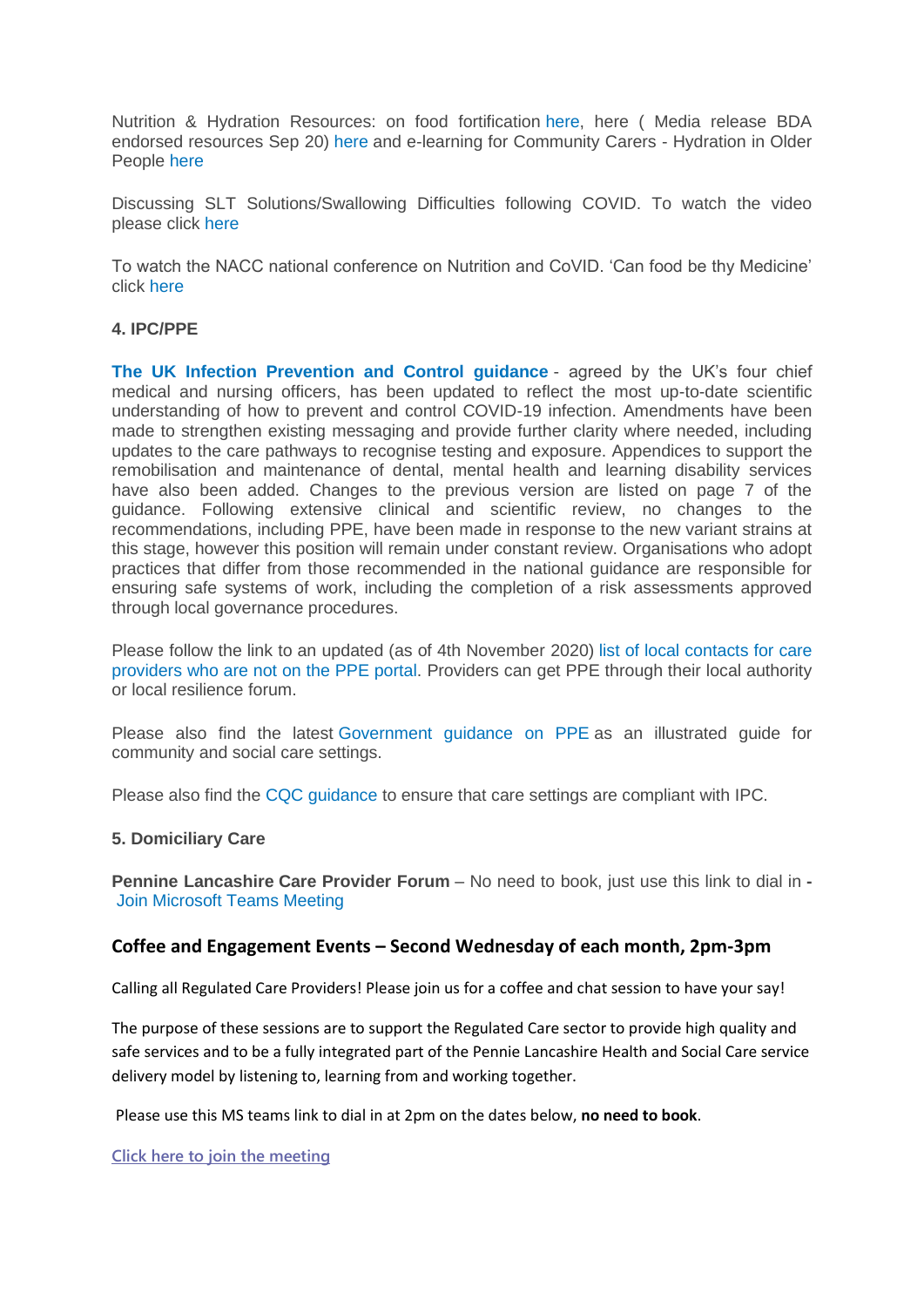We look forward to seeing you there.

|--|

[pdf Dom Care Weekly homecare worker testing guidance for homecare agencies](https://eastlancsccg.nhs.uk/contact-us/freedom-of-information/disclosure-logs/publications/2730-dom-care-weekly-homecare-worker-testing-guidance-for-homecare-agencies) (2.17 MB)

**Useful links for the domiciliary care sector (LCC)** :

[External link to LCC Covid 19 Site](https://www.lancashire.gov.uk/practitioners/health-and-social-care/care-service-provider-engagement/coronavirus-covid-19-information-for-care-providers/)

[External link to the LCC Covid 19 site, that is dom care specific](https://www.lancashire.gov.uk/practitioners/health-and-social-care/care-service-provider-engagement/coronavirus-covid-19-information-for-care-providers/home-care/)

[External link to LCC Covid 19 webinar](https://www.lancashire.gov.uk/practitioners/health-and-social-care/care-service-provider-engagement/coronavirus-covid-19-information-for-care-providers/local-communications-to-providers-and-service-users/covid-19-provider-engagement-webinars/)

General/contractual queries re dom care services and Covid 19 can be sent through to: [care@lancashire.gov.uk](mailto:care@lancashire.gov.uk)

#### **6. Primary Care**

The latest Primary Care Bulletin for local GP practices in Pennine Lancashire: [document20210308 Primary Care Briefing from Dr M Dziobon No 178 for](https://eastlancsccg.nhs.uk/about-us/publications/2797-20210308-primary-care-briefing-from-dr-m-dziobon-no-178-for-circulation)  [circulation](https://eastlancsccg.nhs.uk/about-us/publications/2797-20210308-primary-care-briefing-from-dr-m-dziobon-no-178-for-circulation) (63 KB)

For information, please check out the [National guidance for post-acute covid19 assessment](https://www.england.nhs.uk/coronavirus/guidance-for-everyone/your-covid-recovery/)  [clinics](https://www.england.nhs.uk/coronavirus/guidance-for-everyone/your-covid-recovery/) 

# **7. Digital, IT and data**

**WhatsApp Peer to Peer Support Group** - COVID has been a challenging for all providers. The CCG and partner colleagues are working hard to support all providers during these difficult times. However, some of the best support comes from fellow managers who have managed their organisation through a covid outbreak. We have set up a WhatsApp group for care home managers to offer peer to peer support, the greater support comes from those with experiences to share, lessons learnt, reflections and sometimes even a shoulder to cry on . This group has been amazing and those involved have found it to be beneficial. If you would like to be added to this group please email [stephanie.zakrzewski@nhs.net](mailto:stephanie.zakrzewski@nhs.net) with the following details :name, organisation, and mobile phone number.

**[Specific support for digital technology for the regulated care sector](https://www.digitalsocialcare.co.uk/)** - **can be found via the Digital Social Care website which is funded by NHSx and contains a host of valuable information.**

#### **Update NHSX free iPads to care home offer - Support for Care Homes**

For technical queries and support relating to how the iPad works, including breakdowns and apps, care homes can contact the Jigsaw24 service desk on: [carehomesupport@jigsaw24.com](mailto:carehomesupport@jigsaw24.com) or by phone 03332 409 234. The service desk is open Monday to Friday 08:30 – 18:00 (excluding bank holidays).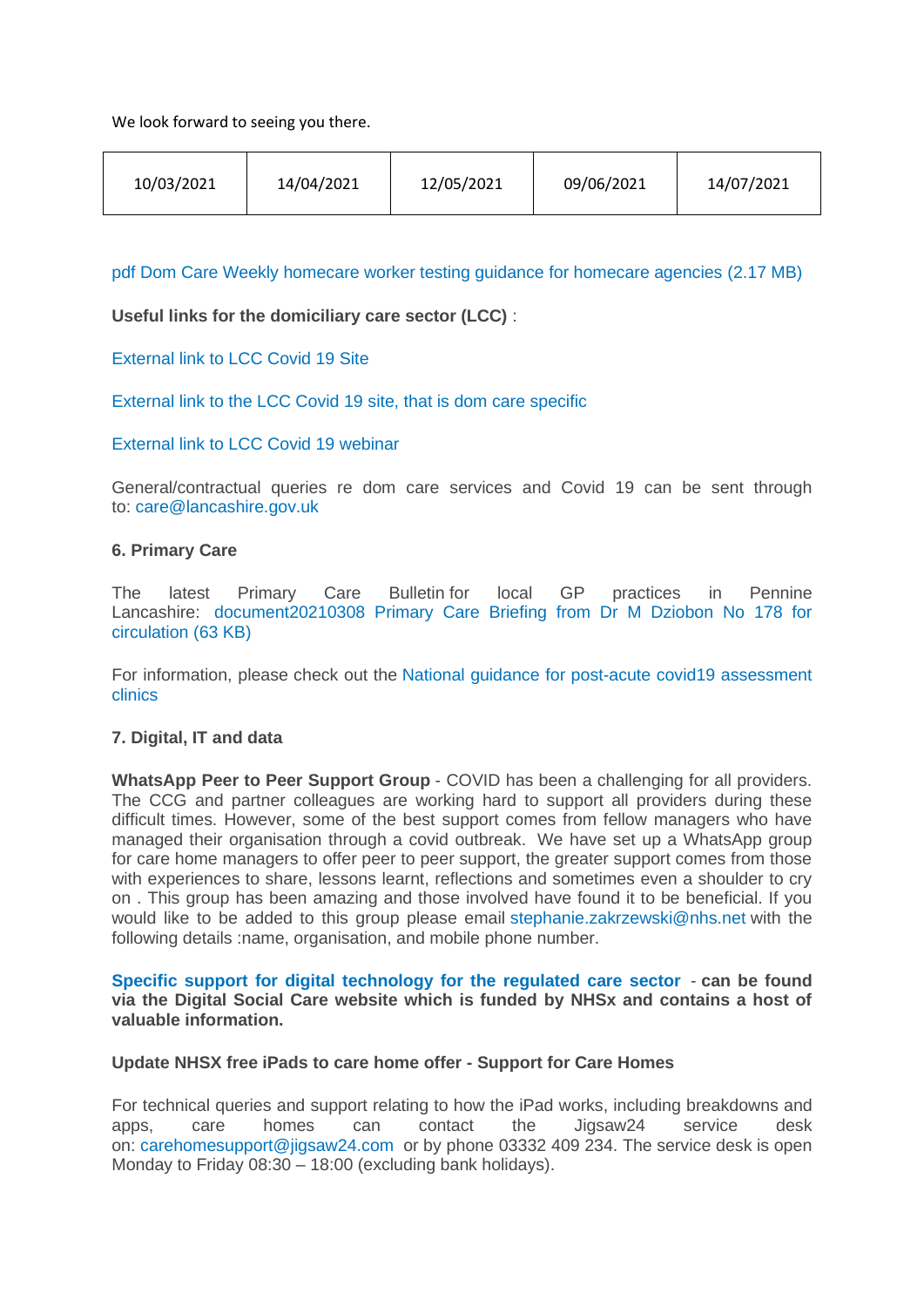**['Getting started with your iPad' guidance](https://eastlancsccg.nhs.uk/images/jigsaw24_CareHome_ipad_guide.pdf)** (provided by Jigsaw24) can be found in the Books app on the iPad home screen, and a printed copy has been included in the iPad box. This guidance includes instructions for installing additional apps and using features such as Guided Access.

Care homes can access a range of support materials on the Digital Social Care website here. This webpage includes the below resources, and will be updated regularly as more resources are published:

- Weekly support webinars on iPad set-up and troubleshooting. Webinars can be accessed through Teams on Wednesdays, 2-3 pm here. Webinars run through the set up process and guide care homes through using NHSmail, MS Teams and downloading apps. There is also a Q&A opportunity. We would be grateful for your support in promoting the support webinars to care homes.
- Tips and advice on what care homes can use their iPad for, including useful apps.
- iPad case studies
- Safety and security while using the iPad, including information about completion of the Data Security and Protection Toolkit (DSPT) and the Better Security, Better Care programme.
- Guidance on using NHSmail and MS Teams with iPads. General guidance can also be found here.
- Information about NHSX's other offers for care providers, including connectivity deals for care homes.
- Newsletter sign-up so care homes can keep updated on new support materials as soon as they are available

[Barclays Digital Eagles Support for Care Homes](https://eastlancsccg.nhs.uk/images/Barclays_Digital_Eagles_Care_Home_Flyer.pdf) **-** NHSX has been in contact with Barclays about their Digital Eagles skills support for care homes, which includes an offer of free digital skills training delivered through remote training sessions. The Barclays Digital Eagles team is already working with a number of care homes across the country.

Please see the attached flyer for more information. If this is something you would like to find out more about for care homes in your area, please contact the Digital Eagles team directly at: [digitaleagleshq@barclays.com](mailto:digitaleagleshq@barclays.com)

**Data Security Protection Toolkit (DSPT) Important Update -** The DSPT should be completed every year, usually by 31st March. **However, due to COVID-19, the deadline for 2020/21 has been extended to 30th June 2021.** This means that, if you have a continuing healthcare contract or you already use systems that access NHS patient data, to remain compliant you will need to complete the 2020/21 DSPT by 30th June 2021. Other services should aim to complete it by June 2021 for residential and nursing homes, and by October 2021 for other services.

# **Will Entry Level be continuing?**

Reflecting the need for adult social care services to operate in a way which meets the national data security standards, the option of publishing at entry level is a temporary arrangement and has been removed since 19 February 2021.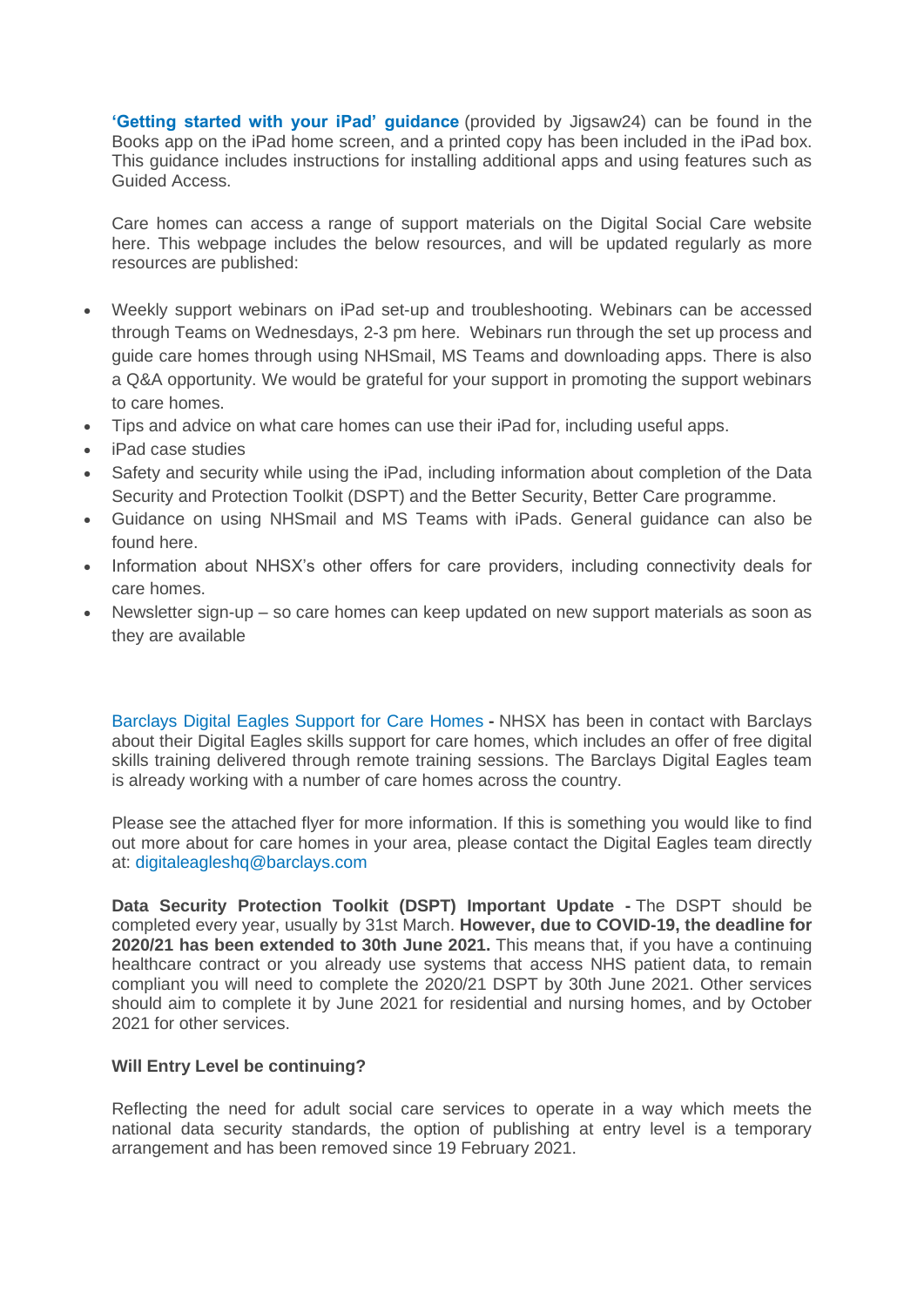A new Approaching Standards level will be introduced in early 2021. If you have done most of the DSPT but have a bit more work left to do, you'll be able to get credit for the progress you have made by publishing at "Approaching Standards." To do this, you'll need to submit an action plan saying how and when you will complete the remaining items.

Our advice for providers in Pennine Lancashire is to aim to complete the Standards Met. There is lots of [guidance and support available online.](https://www.digitalsocialcare.co.uk/data-security-protecting-my-information/data-security-and-protection-toolkit/)

#### **8. Key dates and information**

**Pennine Lancashire Care Provider Forum** – No need to book, just use this link to dial in **-** [Join Microsoft Teams Meeting](https://teams.microsoft.com/l/meetup-join/19%3ameeting_OWE0ZjdiNjUtNTRmZC00YzE2LWFhMjYtYjk2MGRhOTQ5NTEw%40thread.v2/0?context=%7b%22Tid%22%3a%2237c354b2-85b0-47f5-b222-07b48d774ee3%22%2c%22Oid%22%3a%226ae1fd49-b6bd-4e18-8c59-b3f5992aa6e2%22%7d)

# **Coffee and Engagement Events – Second Wednesday of each month, 2pm-3pm**

Calling all Regulated Care Providers! Please join us for a coffee and chat session to have your say!

The purpose of these sessions are to support the Regulated Care sector to provide high quality and safe services and to be a fully integrated part of the Pennie Lancashire Health and Social Care service delivery model by listening to, learning from and working together.

Please use this MS teams link to dial in at 2pm on the dates below, **no need to book**.

#### **[Click here to join the meeting](https://teams.microsoft.com/l/meetup-join/19%3ameeting_NjkxOTI3M2MtMzdlNC00MDliLWFhMjgtZmZiZjMzZGI5OTkw%40thread.v2/0?context=%7b%22Tid%22%3a%2237c354b2-85b0-47f5-b222-07b48d774ee3%22%2c%22Oid%22%3a%22a2ec35af-1c40-4f8f-8903-a088b26ed2a2%22%7d)**

We look forward to seeing you there.

| 10/03/2021 | 14/04/2021 | 12/05/2021 | 09/06/2021 | 14/07/2021 |
|------------|------------|------------|------------|------------|
|------------|------------|------------|------------|------------|

**Please note:** the coffee and chat booking may not be live until sometime next week

Check here for the [dates:](https://eastlancsccg.nhs.uk/images/Worksheet_in_E_Issue_No_14_1st_March_2021.xlsx)

**[HealthWatch Residential care staff survey](https://www.surveymonkey.co.uk/r/F37VV7N)** - please circulate to staff and encourage everyone to respond to this important survey. BwD Healthwatch survey to find out what people's health and social care priorities for our next year's workplan. Healthwatch BwD are still here to listen to your experiences of health and social care and are busy planning our projects for the year ahead. What do you want us to focus on this year in Blackburn with Darwen? Tell us what is important to you in this quick survey.

<https://www.surveymonkey.co.uk/r/SJJMZWK>

#### **9. Spotlight on: our feature about you, your residents, staff and settings!**

We have opened a new section which we are calling "Spotlight on". This is an opportunity for you to tell us about what you are doing, news and information about the work you are doing and news or interesting items about you, your residents, staff or settings! Please email us via the email address below. We need items to be received by the Friday before each edition which is published on Mondays!